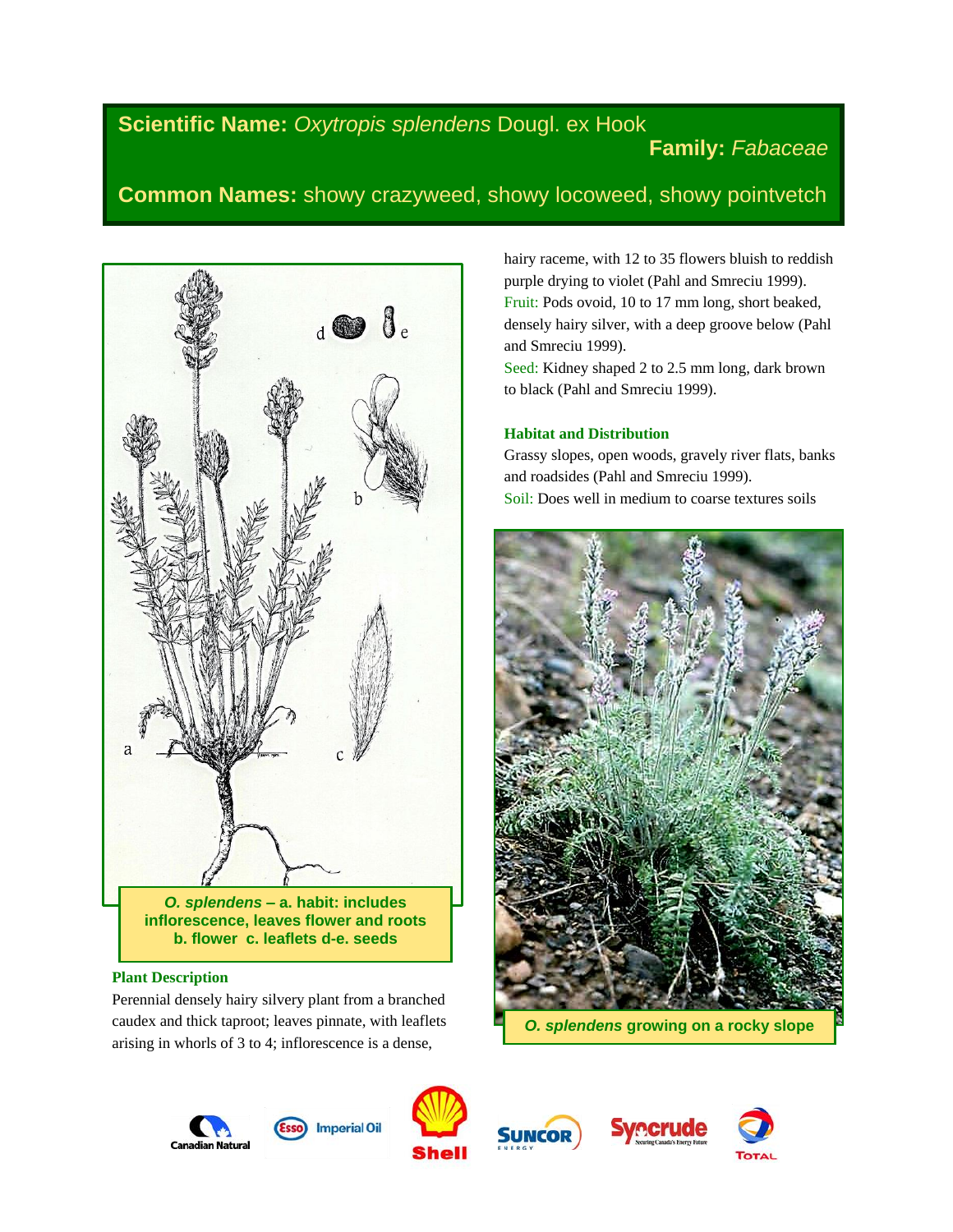with pH ranging from 6.1 to 7.4 (Pahl and Smreciu 1999).

Distribution: Widely distributed in the mountains and foothills in Alberta. Alaska, Yukon, District of Mackenzie, to Lake Superior, south to southeastern British Columbia, New Mexico, North Dakota, northern Minnesota (Moss 1983).



*O. splendens* **in flower**

#### **Phenology**

Perennial can live 3 to 5 years; flowers from late June to August and September. In cultivation, flowers bloom more than once: first in mid-June to mid-August and the second late August to October (Pahl and Smreciu 1999).

## **Pollination**

Insects (Pahl and Smreciu 1999).

#### **Seed Dispersal**

Pods dehisce, scattering seed a few metres.

## **Genetics**

2n=16 (Moss 1983).

#### **Symbiosis**

Actively mycorrhizal in prairie grasslands with vesicular-arbuscular mycorrhizae and rhizobial (nitrogen fixing) bacteria (Pahl and Smreciu 1999).

#### **Seed Processing**

Collection: Expect the first significant seed crop in the second year after cultivation. Direct combine. For small lots and wild harvest; cut, bag, hang or spread to dry and thresh (Pahl and Smreciu 1999). Seed Weight: 1.30 g/1,000 seeds (Pahl and Smreciu 1999).

Fruit/Seed by Weight: 770 seeds/g (Pahl and Smreciu 1999).

Harvest Dates: Late July to early August (Pahl and Smreciu 1999).

Cleaning: Remove leafy material with a coarse screen, use a top screen 1/15" round screen and a bottom screen 6 x 26 mesh (Pahl and Smreciu 1999). Storage Behaviour: Orthodox; dry seed to low relative humidity prior to frozen storage (Royal Botanic Gardens Kew 2008).

Storage: Cool dry conditions (Winslow 2002). Longevity: Reported to remain viable after 5 to 7 years (Winslow 2002).

#### **Propagation**

Natural Regeneration: By seed (USDA NRCS n.d.). Germination: 100% in 3 to 8 days with pre-treatment, 5 to 10% without pre-treatment (Pahl and Smreciu 1999).

Pre-treatment: Scarification (Pahl and Smreciu 1999). Direct Seeding: Plant seed in the spring at a depth of 0.6 cm, row cropping recommended (Pahl and Smreciu 1999).

Seed Rate: 175 to 200 seeds per linear metre row (Pahl and Smreciu 1999).







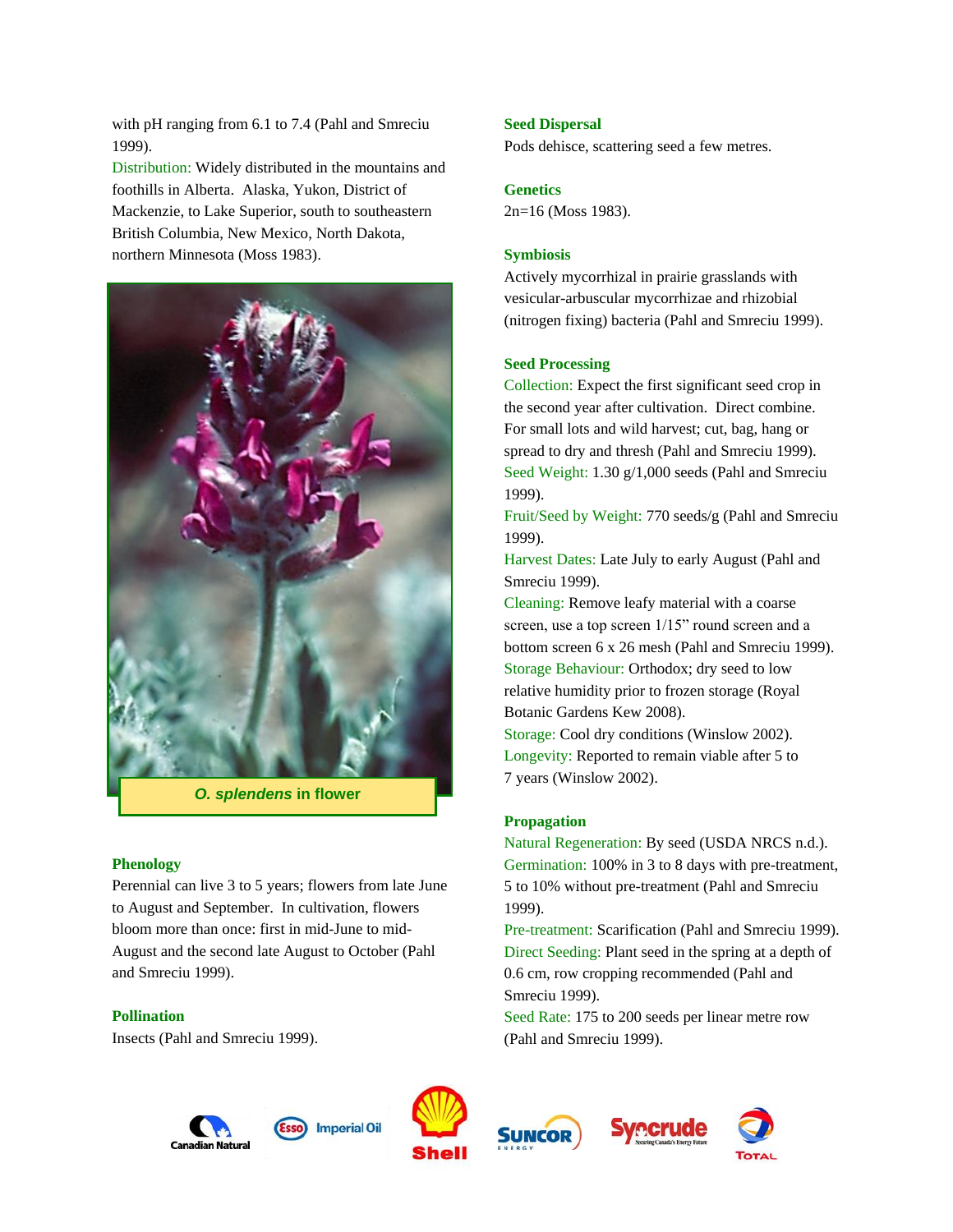Vegetative Propagation: Not propagated vegetatively (USDA NRCS n.d.).

## **Aboriginal/Food Uses**

*Oxytropis sp*. contains toxic alkaloids as well as taking up selenium making them a poor food species (Mackinnon et al. 2009).



# **Wildlife/Forage Usage**

Wildlife: Is lightly browsed by elk (Pahl and Smreciu 1999).

Livestock: Poor (Tannas 1997). Grazing Response: Increaser (Tannas 1997).

#### **Reclamation Potential**

An early colonizer of disturbed gravel areas; colonizes disturbed sites and unamended coal spoils in the Rocky Mountains (Pahl and Smreciu 1999). Ideal for reclamation sites due to its ability to fix nitrogen.

## **Commercial Resources**

Availability: Available at few nurseries in Alberta (ANPC 2010). Cultivars: None (Pahl and Smreciu 1999).

### **Notes**

Synonym *Astragalus splendens* (USDA NRCS n.d.).

## **Photo Credits**

Photos 1, 2 & 3: Wild Rose Consulting Inc., 2011. Line Diagram: John Maywood, used by permission of Bruce Peel Special Collections, University of Alberta.

### **References**

ANPC (Alberta Native Plant Council), 2010. Native Plant Source List.

[http://www.anpc.ab.ca/assets/ANPC\\_2010\\_Native\\_Pl](http://www.anpc.ab.ca/assets/ANPC_2010_Native_Plant_Source_List.pdf) [ant\\_Source\\_List.pdf](http://www.anpc.ab.ca/assets/ANPC_2010_Native_Plant_Source_List.pdf) [Last accessed October 10, 2013].

Moss, E.H., 1983. *O. splendens* Dougl. Ex Hook Showy locoweed. IN: Flora of Alberta. A manual of flowering plants, conifers, ferns, and fern allies found growing without cultivation in the province of Alberta, Canada. 2nd edition. University of Toronto Press, Toronto, Ontario. p. 387.

Pahl, M.D and A. Smreciu, 1999. Growing native plants of Western Canada: Common grasses and wildflowers. Alberta Agriculture, Food and Rural Development, and Alberta Research Council. Edmonton, Alberta. 118 pp.

Royal Botanic Gardens Kew, 2008. *Oxytropis splendens* Dougl. ex Hook. IN: Seed Information Database.

[http://data.kew.org/sid/SidServlet?ID=16749&Num=](http://data.kew.org/sid/SidServlet?ID=16749&Num=8eT) [8eT](http://data.kew.org/sid/SidServlet?ID=16749&Num=8eT) [Last accessed October 7, 2013].

Tannas, K., 1997. Common plants of the western rangelands. Volume 2 – Forbs. Lethbridge Community College, Lethbridge, Alberta. 310 pp.

USDA NRCS, n.d. *Oxytropis splendens* Douglas ex Hook. showy locoweed. IN: The PLANTS Database. National Plant Data Center, Baton Rouge, Louisiana. <http://plants.usda.gov/core/profile?symbol=OXSP> [Last accessed October 8, 2013].







![](_page_2_Picture_27.jpeg)